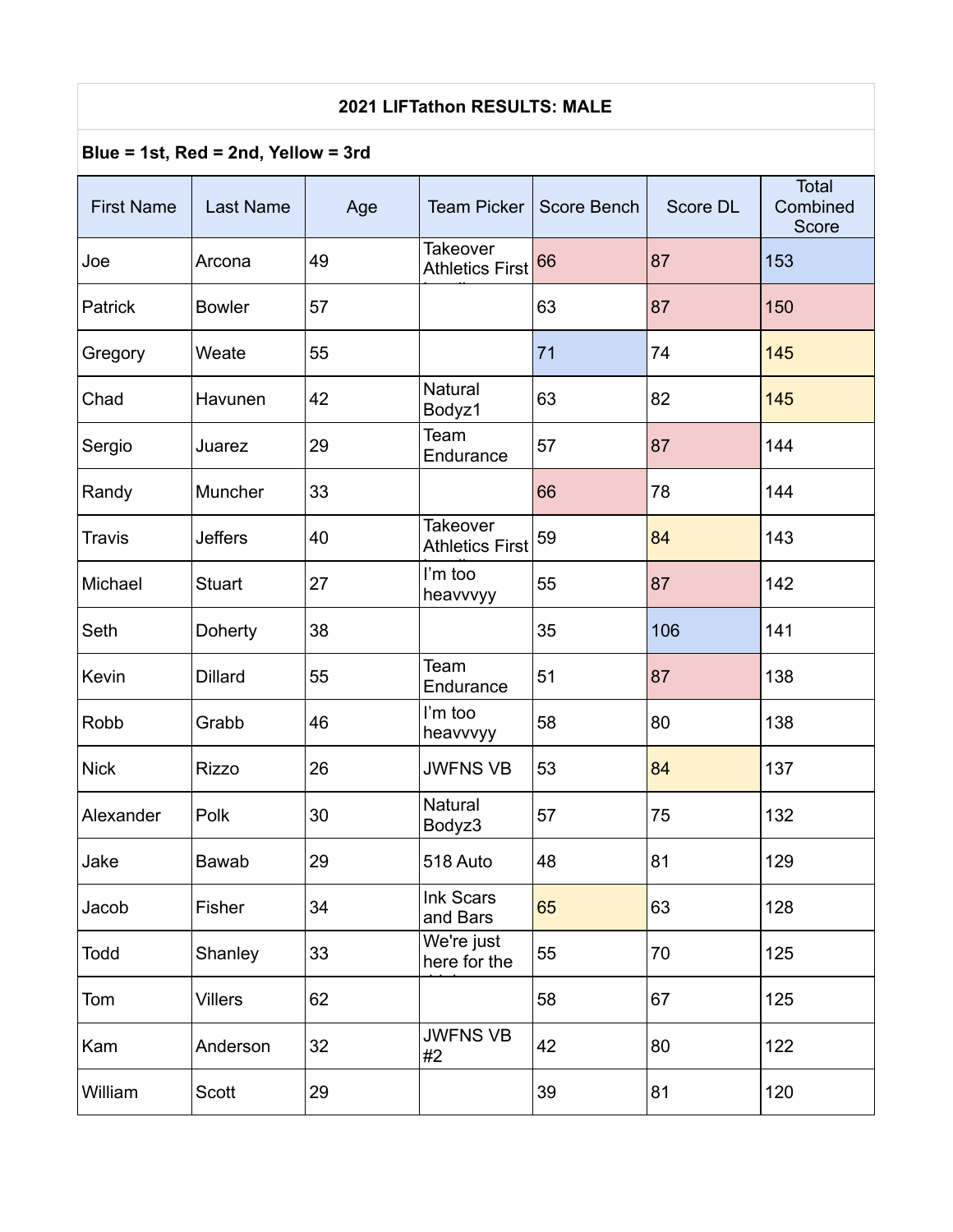| Martin         | Thomas          | 41 | <b>JWFNS</b><br>Norfolk             | 45 | 73 | 118 |
|----------------|-----------------|----|-------------------------------------|----|----|-----|
| Patrick        | David           | 27 | <b>Natural</b><br>Bodyz1            | 48 | 70 | 118 |
| Dakota         | Helm            | 26 | Ink Scars<br>and Bars               | 42 | 73 | 115 |
| Nicholas       | Dorsey          | 28 | <b>Natural</b><br>Bodyz3            | 49 | 63 | 112 |
| <b>Matthew</b> | <b>Tolley</b>   | 27 | <b>Balls and</b><br><b>Barbells</b> | 51 | 61 | 112 |
| Scott          | <b>Bancroft</b> | 28 | Duncan<br><b>Deadlifters</b>        | 51 | 54 | 105 |
| Chasen         | Holt            | 25 |                                     | 44 | 61 | 105 |
| Justin         | Fraley          | 39 | <b>Natural</b><br>Bodyz2            | 54 | 51 | 105 |
| <b>Bradley</b> | <b>Butler</b>   | 26 | <b>JWFNS</b><br>Norfolk             | 49 | 55 | 104 |
| Kyle           | Cambron         |    | 518 Auto                            | 63 | 41 | 104 |
| Peter          | Mancuso         | 32 | We're just<br>here for the          | 48 | 56 | 104 |
| Stephen        | Murray          | 47 |                                     | 59 | 45 | 104 |
| Jonathan       | Doyle           | 32 | 518 Auto                            | 49 | 54 | 103 |
| Andrew         | Jordan          | 22 | <b>JWFNS VB</b><br>#2               | 38 | 61 | 99  |
| Jermaine       | Curney          | 38 | Natural<br>Bodyz2                   | 53 | 44 | 97  |
| <b>Brandon</b> | <b>Tucker</b>   | 36 |                                     | 36 | 61 | 97  |
| <b>Nick</b>    | Rymut           | 30 | <b>JWFNS</b><br>Norfolk             | 38 | 55 | 93  |
| Colin          | Maccari         | 26 | <b>JWFNS VB</b>                     | 37 | 54 | 91  |
| <b>Bruno</b>   | Fallon          | 55 | Natural<br>Bodyz2                   | 63 | 25 | 88  |
| Eric           | <b>Baptiste</b> | 36 | Duncan<br><b>Deadlifters</b>        | 47 | 40 | 87  |
| Shawn          | Shanley         | 32 | We're just<br>here for the          | 26 | 56 | 82  |
| James          | Pass            | 31 | Natural<br>Bodyz1                   | 50 | 31 | 81  |
| Gerald         | Wells           |    | Duncan<br><b>Deadlifters</b>        | 57 | 23 | 80  |